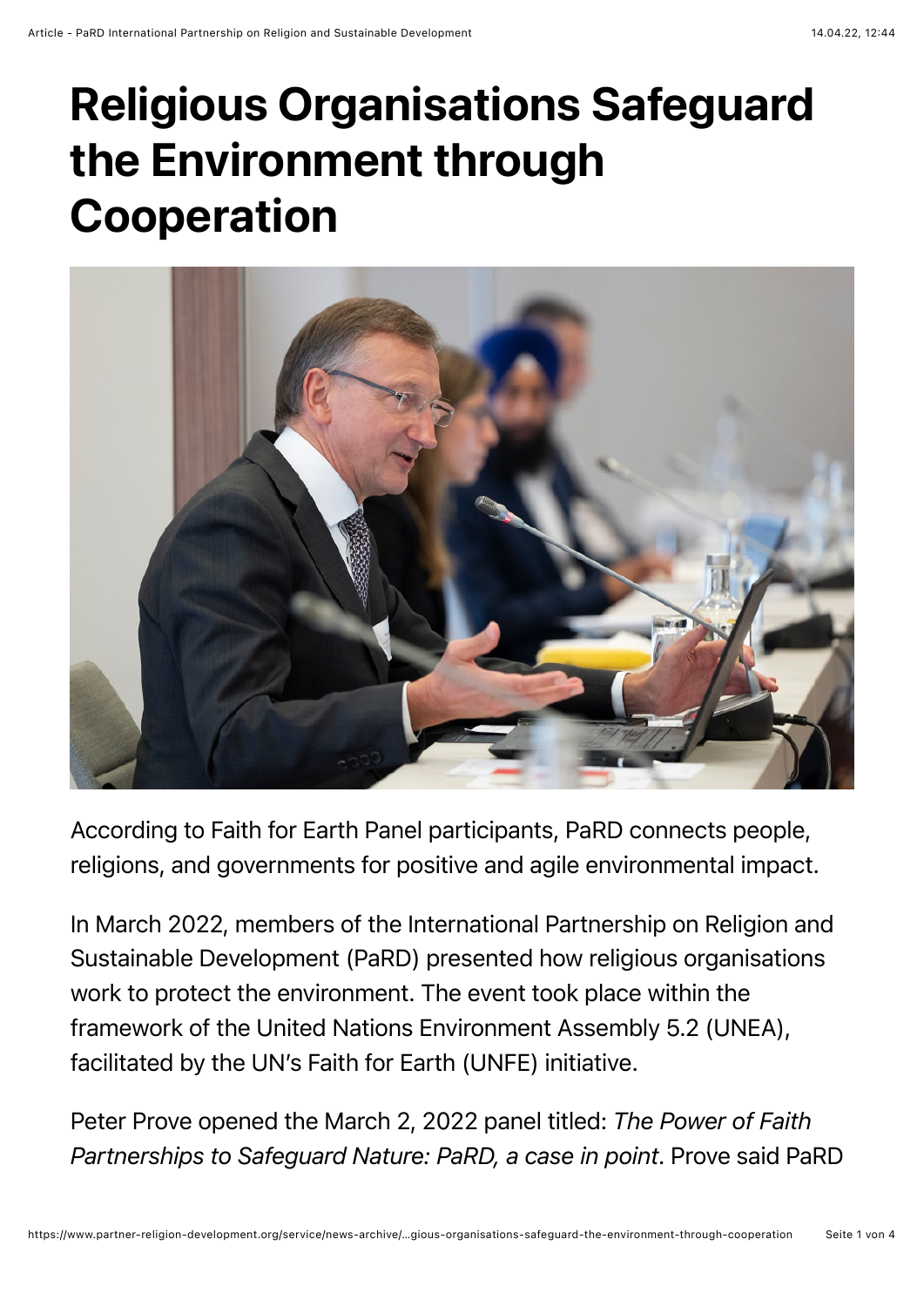is a vital part of the broader collaboration for confronting the "greatest challenge of any generation: that of promoting sustainable and inclusive development in a world facing an accelerating climate catastrophe."

Prove, one of PaRD's co-chairs, and moderators Joan Okitoi-Heisig and Dinesh Suna, panellists Jean F. Duff, Prof Katherine Marshall, Archbishop Thomas Schirrmacher, Rabbi Awraham Soetendorp and Sadhvi Saraswati shared frameworks for success and discussed specific challenges in slowing climate change from their organisations' perspectives during the online event.

## Interconnected People and Religions

Archbishop Schirrmacher, Secretary General of the World Evangelical Alliance (WEA), joined from the UNEA in Nairobi and began the panel by describing the link between all people and all religions. The archbishop spoke of how inter-religious cooperation can be approached from different levels in different situations. In some communities, it is already at a grassroots level, while in other cases, agreements on the global level help inspire cooperation at lower levels. Schirrmacher sees the earth as a home where solutions cannot be compartmentalised. "Only fixing one room will not stop the rain from coming in through the roof at wintertime," he said.

Jean F. Duff spoke of PaRD's role in bringing governments, religions, and other organisations together. According to her, partnerships need to be deliberately and intentionally expanded to be more inclusive. Duff, President of the Partnership for Faith and Development, would like to see more intentional linking between faith-inspired and secular stakeholder constituencies, like joint projects for Fridays for Future and the Catholic Youth Network for Environmental Sustainability in Africa. Duff said there is an "unrealised potential of the faith sector and how the impact of faith action can be upscaled by broadening partnerships."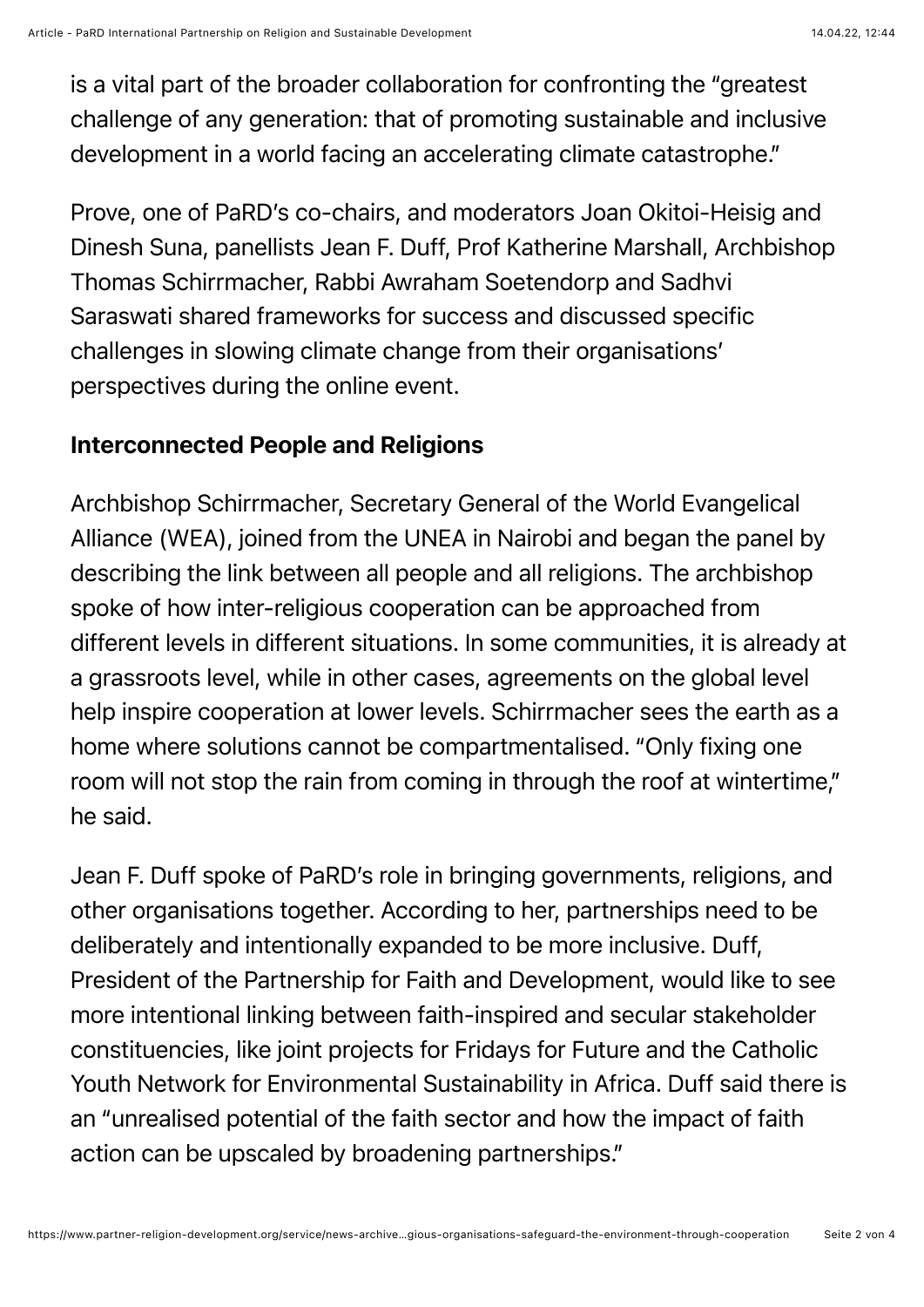Prof. Katherine Marshall reminded that acknowledging the power of partnership and interconnectedness does not mean that all people are equally affected by climate change. Marshall, the Executive director of the World Faith Development Dialogue (WFDD), told participants that a resounding "commitment to justice is very much part of the environmental challenge, and it is also very much an objective of PaRD to address the unfairness."

## Rethinking Influence

Speaking as Director of the Commission of the Churches on International Affairs, World Council of Churches (WCC), Peter Prove encouraged a rethinking of how religious organisations view their influence. He said that action plans might seem small on individual levels, but they have a significant impact when whole religious constituencies take them on. According to Prove, if global religious constituencies shifted pension programmes and other investments away from fossil fuels, the finance sector might rethink its behaviour.

Sadhvi Saraswati, President of Divine Shakti Foundation and Secretary-General of GIWA, spoke of a rethinking in terms of each person's place in the world. She pointed out religion's mandate to care for creation and said, "we live in a world where, if someone downriver is suffering or dying due to polluted water, whether due to your action or your inaction, their blood is on your hands."

Rabbi Awraham Soetendorp, the Founder of Green Cross International and GIWA, concluded the speakers' presentations by reflecting on global politics. The Rabbi pointed out that religions can influence politicians and national governments beyond national interests. Soetendorp repeated the advice given to him by Mark Rutte, Prime Minister of the Netherlands, that together religious communities must continue to "make life difficult" for politicians and governments to make them more aware of their key responsibilities for the planet.